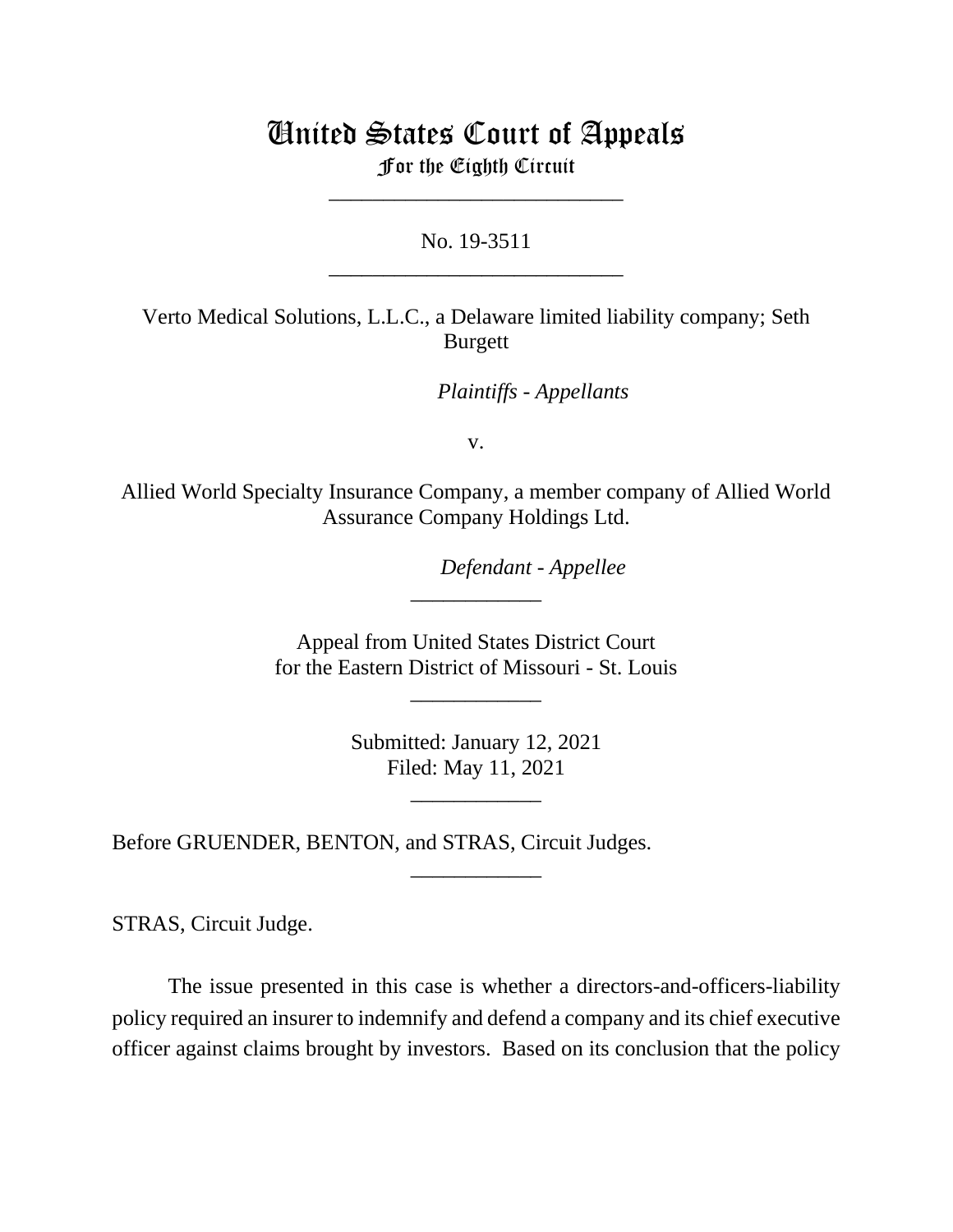unambiguously excluded coverage, the district court granted the insurer's motion to dismiss. We reverse because the policy is ambiguous on this point.

I.

Seth Burgett founded Verto Medical Solutions, L.L.C., a manufacturer of headphones. During Burgett's tenure as president and chief executive officer, Verto entered into an asset-purchase agreement with Harman International Industries, Inc. As part of the transaction, Harman agreed to make a series of "earn-out payments" that were dependent on meeting certain financial goals. To gain approval of the deal from Verto's investors, Burgett agreed to reallocate a portion of those payments to them.

 The relationship between Harman and Verto soured quickly. A dispute arose when Harman kept money it had initially held back from the deal; refused to make the first round of earn-out payments; and terminated Burgett, who had been hired by Harman. After some back and forth, the parties entered into a settlement agreement requiring a \$3.5 million one-time payment to Verto.

Burgett kept a large portion of the settlement money for himself rather than distributing the funds according to the reallocation agreements. Looking to recover what they believed they were owed, the investors sued Burgett in Iowa state court for fraud, promissory estoppel, unjust enrichment, conversion, and breach of both the reallocation agreements and his fiduciary duties to Verto and its investors.

At that point, Allied World Specialty Insurance Company, Verto's directorsand-officers-liability insurer, entered the picture. When Verto and Burgett asked for indemnity and a defense against the claims, Allied refused to provide either. Defending the lawsuit without Allied's help cost them more than \$600,000 in attorney fees and expenses.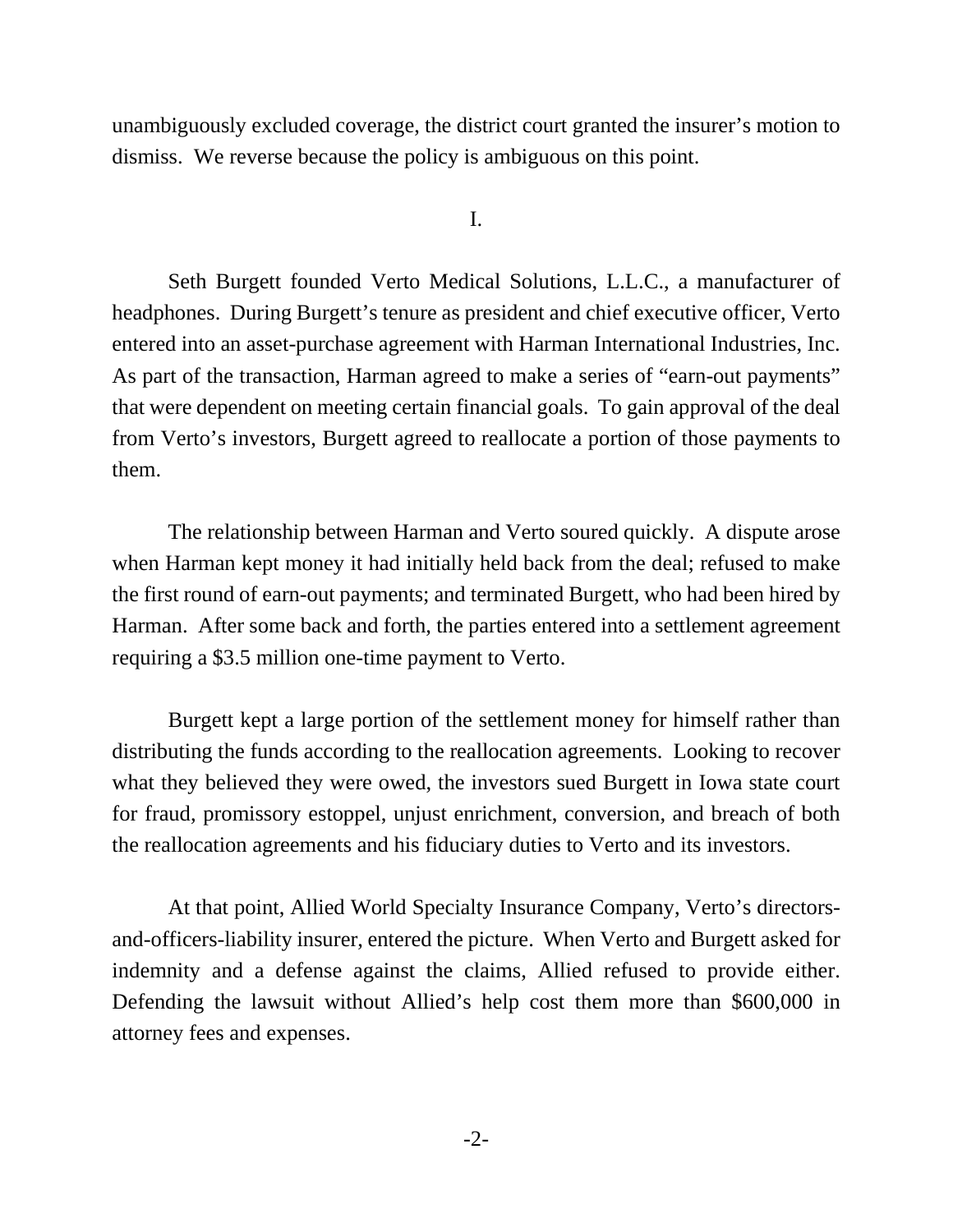Now Verto and Burgett seek reimbursement from Allied. Originally filed in Missouri state court, their complaint alleges breach of contract and vexatious refusal to pay. Following removal, the district court, sitting in diversity and applying Missouri law, granted Allied's motion to dismiss based on a contractual-liability exclusion in an endorsement to the insurance policy.

# II.

Verto and Burgett take aim at the district court's decision to dismiss their complaint. Their theory is that the relevant portions of the insurance policy are ambiguous, so at a minimum it could not have been clear that they had failed to state a claim upon which relief could be granted. *See* Fed R. Civ. P. 12(b)(6). Missouri law governs the policy, so we apply the plain and ordinary meaning of the terms used, looking to the policy "as a whole" and resolving any ambiguities in favor of the insured. *Ritchie v. Allied Prop. & Cas. Ins. Co.*, 307 S.W.3d 132, 135 (Mo. banc 2009); *see also Elec. Power Sys. Int'l, Inc. v. Zurich Am. Ins. Co.*, 880 F.3d 1007, 1009 (8th Cir. 2018) (explaining that questions of contract interpretation are reviewed de novo).

#### A.

Like many insurance policies, this one is complicated. As relevant here, the form policy contains an exclusion, assigned the letter "D," which states that Allied would "not cover any **Loss** in connection with any **Claim** . . . based upon, arising from, or in consequence of any actual or alleged liability of any **Insured** under any express contract or agreement." We call this standard contractual-liability exclusion "original D."

The policy also has two key endorsements. The first, Endorsement 11, "delet[ed] Exclusion D. in its entirety and replac[ed] it with" a new contractualliability exclusion—labeled with, you guessed it, the letter "D." "New D," as we will call it, includes different exceptions but is otherwise identical to original D.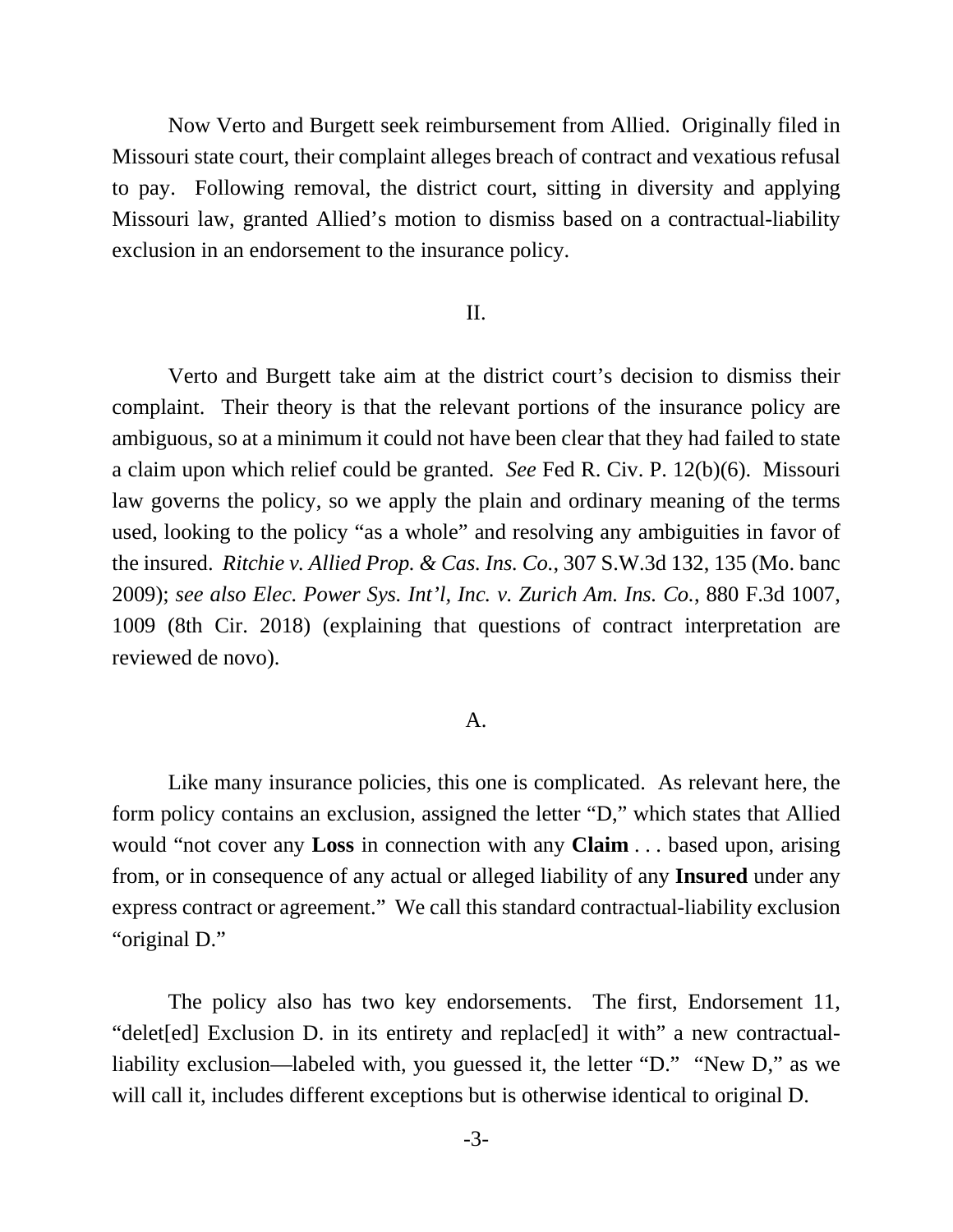Another endorsement, numbered 13, complicates matters further. As relevant here, it says that "Exclusions A., B., C. and D. . . . are deleted in their entirety and replaced" with a list of three new exclusions labeled "A," "B," and "C," none of which directly addresses contractual liability.

Allied's position from the beginning has been that Endorsement 11 unambiguously excludes coverage because the claims against Burgett in the Iowa litigation were "based upon, arising from, or in consequence of actual or alleged liability of an Insured under" the reallocation agreements, which are "express contract[s]." Verto and Burgett, by contrast, argue that the policy is ambiguous on this point because Endorsements 11 and 13 each purport to replace an exclusion with the letter "D" without specifying which one. The district court, for its part, ruled that Endorsements 11 and 13 *together* replaced original D, leaving new D in its place and Verto and Burgett without coverage. *See United Fire & Cas. Co. v. Titan Contractors Serv., Inc.*, 751 F.3d 880, 883–84 (8th Cir. 2014) (applying Missouri law) (explaining that an insurer owes no duty to defend and, consequently, no duty to indemnify if the claims "fall unambiguously within" an exclusion).

## B.

 If the insurance policy seems unclear, it is. Endorsement 13 injected "uncertainty" by deleting Exclusion D, but then failing to specify which one: original D, new D, or both. *Ritchie*, 307 S.W.3d at 135 (quotation marks omitted) (explaining that "ambiguity exists when there is duplicity . . . in the meaning of the language in the policy" (quotation marks omitted)). We cannot rule out the possibility, in other words, that the endorsements deleted and replaced original D *and* new D, leaving the policy without a contractual-liability exclusion.<sup>[1](#page-3-0)</sup>

<span id="page-3-0"></span><sup>&</sup>lt;sup>1</sup>As Allied points out, Endorsements 11 and 13 became effective on the same date. For this reason, we cannot rely on the canon that "the contract last executed, if valid, . . . supersede[s] the first to the extent that the two are inconsistent." *Berry v. Crouse*, 376 S.W.2d 107, 112 (Mo. 1964); *cf. Noonan v. Am. Fam. Mut. Ins. Co.*, 924 F.3d 1026, 1029 (8th Cir. 2019) (applying Minnesota law) (ignoring the